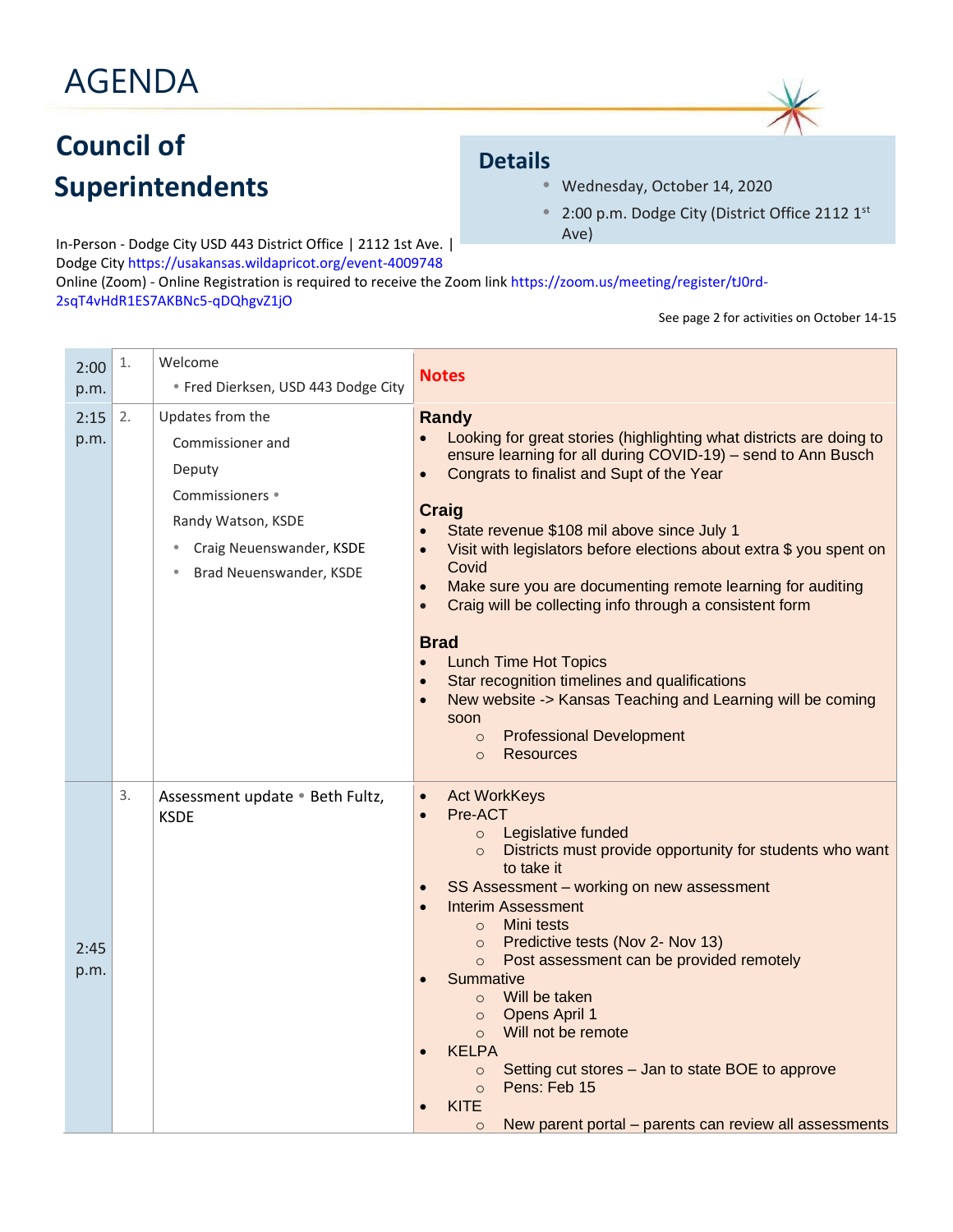| 3:00<br>p.m. | 4.  | Changes to bus driver drug and<br>alcohol testing. • Keith Dreiling,<br>KSDE, and Dennis Tate, KSDE                                                                                                                                                                                                                            | <b>CDL</b> holder<br>$\bullet$<br>Drug and Alcohol Clearing House (bottom of page) - please<br>$\bullet$<br>read documents located on KSDE transportation website<br>[https://www.ksde.org/agency/fiscal-and-administrative-<br>services/school-finance/school-bus-safety/drug-alcohol-<br>information]<br>Other news: Kansas Children Trust Fund Grant<br>$\bullet$<br>\$40 million Remote Learning Grants available (Cares<br>$\circ$<br>Act)<br>Interested: kschildrenscabinet.org/grants<br>$\circ$<br>[https://kschildrenscabinet.org/GRANTS/] OR Amanda<br>Peterson @ KSDE [apeterson@ksde.org] |               |  |
|--------------|-----|--------------------------------------------------------------------------------------------------------------------------------------------------------------------------------------------------------------------------------------------------------------------------------------------------------------------------------|-------------------------------------------------------------------------------------------------------------------------------------------------------------------------------------------------------------------------------------------------------------------------------------------------------------------------------------------------------------------------------------------------------------------------------------------------------------------------------------------------------------------------------------------------------------------------------------------------------|---------------|--|
| 3:15<br>p.m. | 5.  | Kansas State School for the Deaf and<br>Kansas State School for the Blind -<br>Review of programs and services<br>available<br>• Jon Harding, KSSD, and Luanne<br>Barron, KSSB                                                                                                                                                 | Luanne Barron, KSSD<br>$\bullet$<br>Introduction<br>$\circ$<br>Review of programs and services<br>$\circ$<br>If you are of need of any services in your school district,<br>$\circ$<br>please contact Ks School of the Deaf<br>Jon Harding, KSSB<br>Review of programs and services<br>$\circ$<br>Need to grow outreach throughout the state<br>$\circ$<br>If you are in need of services, please contact Ks<br>$\circ$<br>School of the Blind                                                                                                                                                        |               |  |
| 3:45         | 6.  | Back-to-School Experiences - Four superintendents share their<br>experiences on transitioning between on-site, hybrid, and remote<br>learning, as well as arrangements to help limit the number of individuals<br>#6~10: Contact<br>quarantined. Each presenter will speak ten minutes and take questions<br>for five minutes. |                                                                                                                                                                                                                                                                                                                                                                                                                                                                                                                                                                                                       |               |  |
| 3:45         | 7.  | Bill Biermann, USD 352 Goodland                                                                                                                                                                                                                                                                                                | <b>individual Supt</b>                                                                                                                                                                                                                                                                                                                                                                                                                                                                                                                                                                                |               |  |
| 4:00         | 8.  | Chris Cooper, USD 264 Clearwater                                                                                                                                                                                                                                                                                               |                                                                                                                                                                                                                                                                                                                                                                                                                                                                                                                                                                                                       | for more info |  |
| 4:15         | 9.  | Joan Simoneau, USD 369 Burrton                                                                                                                                                                                                                                                                                                 |                                                                                                                                                                                                                                                                                                                                                                                                                                                                                                                                                                                                       |               |  |
| 4:30         | 10. | Rich Proffitt, USD 250 Pittsburg                                                                                                                                                                                                                                                                                               |                                                                                                                                                                                                                                                                                                                                                                                                                                                                                                                                                                                                       |               |  |
| 4:45<br>p.m. | 11. | Report from KSSA Leadership meeting<br>· Mike Argabright USD 252, KSSA<br>President                                                                                                                                                                                                                                            | <b>Congrats Supt of the Year Finalist</b><br>$\bullet$<br>Regional collaboration meetings start next week<br>$\bullet$<br>Connect with legislators before/after elections<br>$\bullet$<br>Thanks to Fred for hosting<br>$\bullet$                                                                                                                                                                                                                                                                                                                                                                     |               |  |
| 4:55<br>p.m. | 12. | Closing comments by Council Chair<br>· Fred Dierksen USD 443                                                                                                                                                                                                                                                                   | Shared voice message from Dale<br>$\bullet$                                                                                                                                                                                                                                                                                                                                                                                                                                                                                                                                                           |               |  |

2020-2021 Council meeting dates

Nov 18, 2020 (Topeka – KASB) • Jan 20, 2021 (Topeka Capital Plaza) • Feb 10, 2021 (Topeka – KASB) • Apr 14, 2021 (Topeka – KASB)



*For more information about Council of Superintendents, visit the KSSA website:*  <http://www.kansassuperintendents.org/#!council-of-superintendents/c13lk>

*Kansas leads the world in the success of each student.*